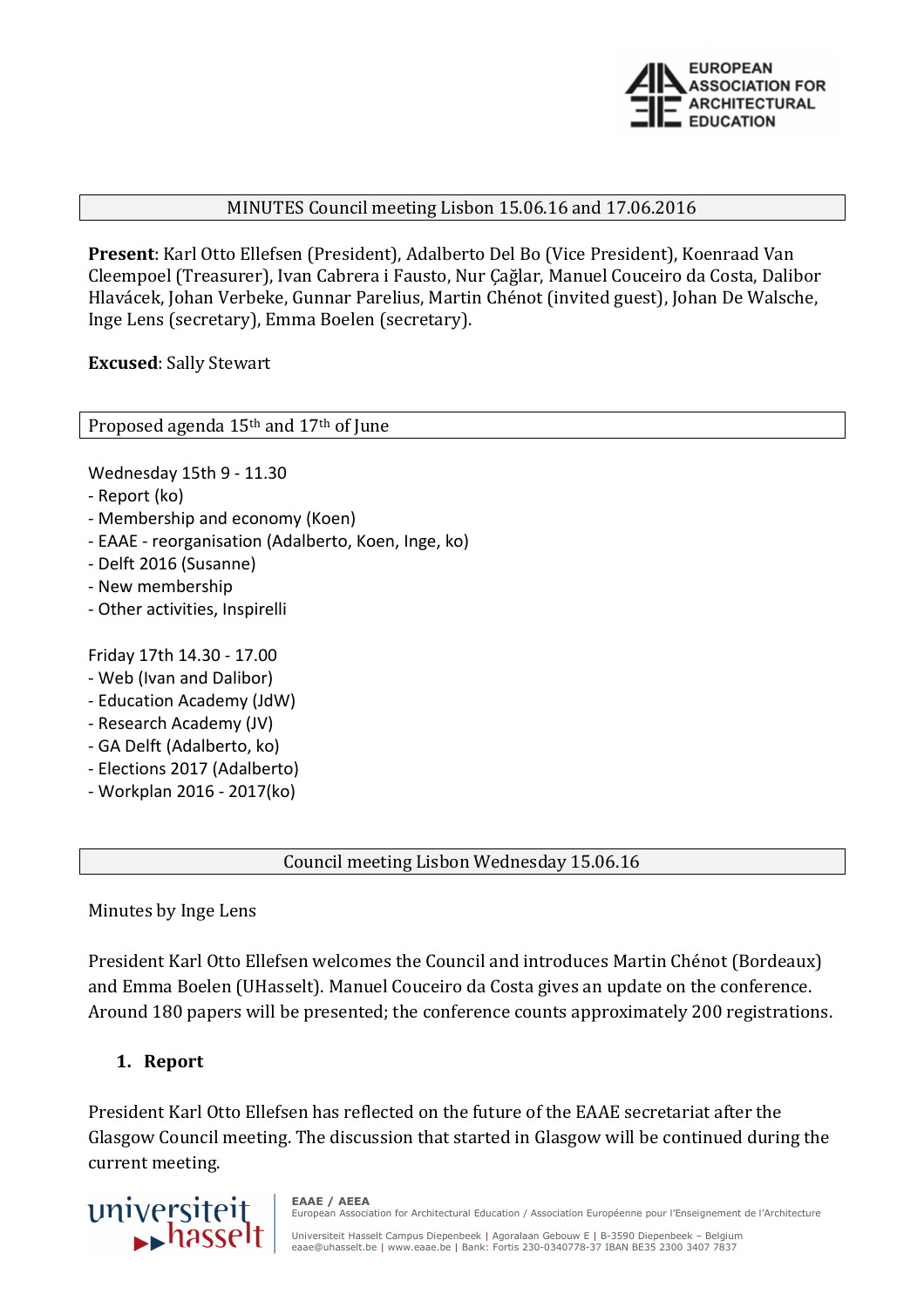

### **2. Membership and economy**

#### Economy

Treasurer Koenraad Van Cleempoel shows the 2016 budget that was approved in Milano. An income of 101.888 euros was predicted. The out-going budget was estimated to be around 111.000. The EAAE conference in Delft was not included in this budget, but does not put pressure on the available budget. Money for the academies is available as well.

#### Erasmus+

A large share of the available EAAE budget comes from the Erasmus+ project and is meant to be spent on dissemination. Spending this budget will not be a problem in 2016 (cf. dissemination at the Delft conference), yet it was a problem in 2015. The treasurer and secretary will look for a solution with Anne Marie Øveraas (Oslo School of Architecture) who takes care of the general administration of the project.

#### Membership

On June 13th 2016, 86 schools have paid their membership fee (similar situation as in 2015). Membership is a challenge that might be attributed to:

- administrative issues: e.g., schools did not receive the invoice, invoices do not reach the right person etc..
- communication: so far, the Council has focused greatly on delivering content, yet the communication of this content requires further attention.

## New memberships

Three new full member school applications were approved by the Council (final approval by the GA in Delft):

- University of Montenegro, Faculty of Architecture (Montenegro)
- Gebze Technical University (GTU) (Turkey)
- Department of Architecture of the Faculty of Sciences and Technology, University of Coimbra (Portugal)

## **3. EAAE – ambitions & reorganization**

## Ambitions

Treasurer Koenraad Van Cleempoel presents a future model/ambition for the EAAE economy:

- IN: membership fees 80.000  $\epsilon$  (based on 160 memberships).
- $-$  OUT: total 72.500  $\in$

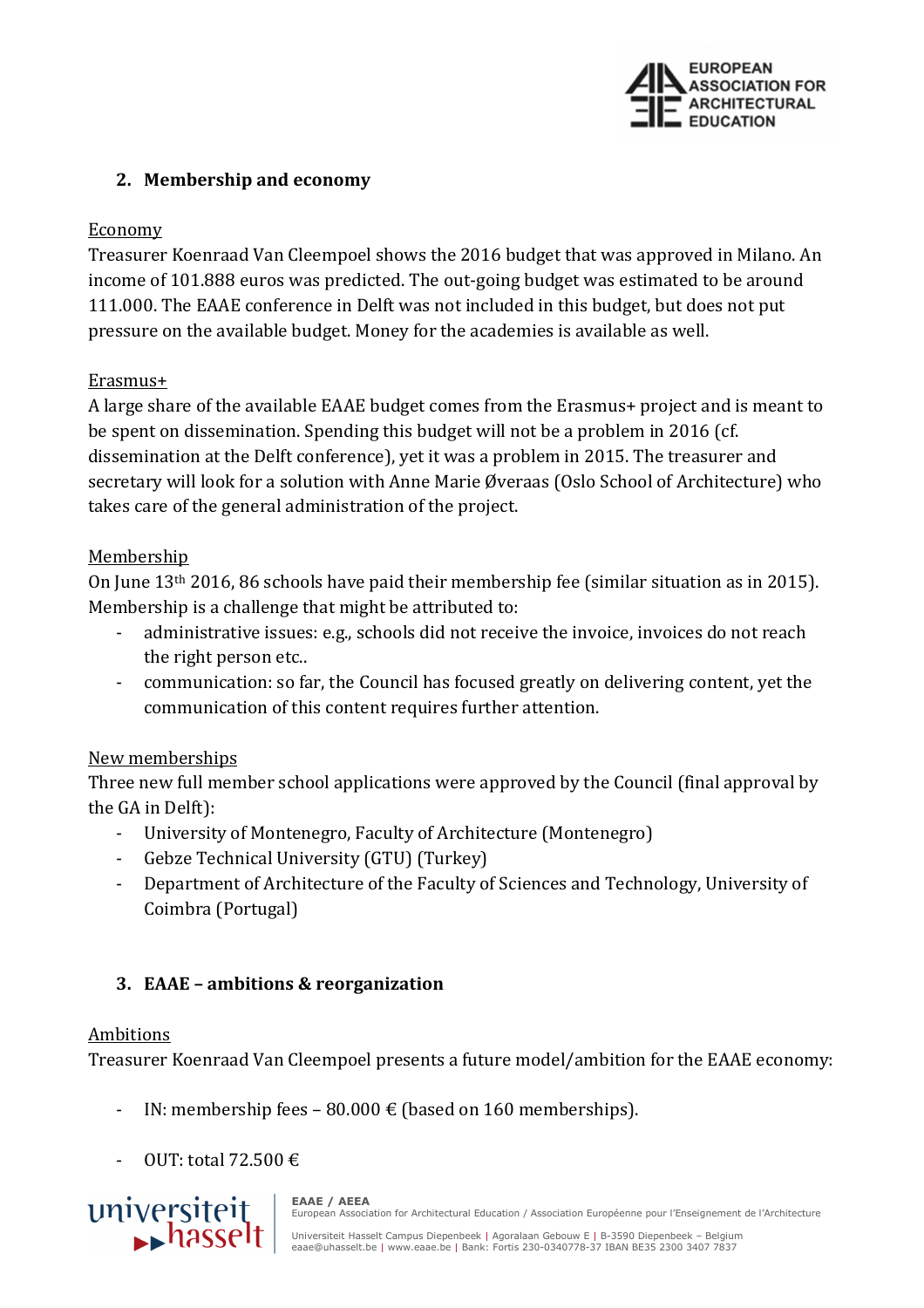

- General council costs 5000  $\epsilon$
- Secretariat 20.000 €
- Communication 20.000  $\epsilon$
- EAAE annual meeting:  $7.500 \in$
- Support to thematic networks & academies 15.000  $\in$
- Accountant: 5000  $\in$

#### Comments:

- Important to be realistic with respect to the number of member schools taken into consideration. This model shows a long-term ambition, yet most likely implies a deficit for the next years. A more dynamic model covering long- and short-term ambitions may be more insightful. The treasurer is asked to include the more realistic prediction of 120 paying full member schools in the model.
- Even with less member schools, the deficit may be solved by raising the membership fee. This fee has been stable for several years – a change (e.g. to adapt the fee to inflation) might be discussed at the GA in 2017.

### Organization of EAAE

Treasurer Koenraad Van Cleempoel presents an updated proposal for a new EAAE organization. The proposal distinguishes between:

- an EAAE Board: delivers input to the agenda of the Council and ensures a wider representation
- the EAAE Council: ideally smaller and more flexible than the current Council
- the Academies
- and the Secretariat. In this model, the secretariat gets more tasks than it currently does

#### Comments:

A (small) council should be responsible for the policies.

**EAAE / AEEA**

- The role of the EAAE board will be advisory and reflective (instead of making the decisions), hence a different name may be needed (advisory board).
- Does the EAAE need an advisory board at all?  $\rightarrow$  Could an alternative be an institutionalized meeting of heads that is part of the yearly meeting?
- Advisory board can be small (e.g., 20 persons) and hence more flexible than the GA or meeting of heads
- Who should be involved in the board and what can we offer to the members of the advisory board? What will be the motivation for people/schools to be in the board and to spend time/money on this?

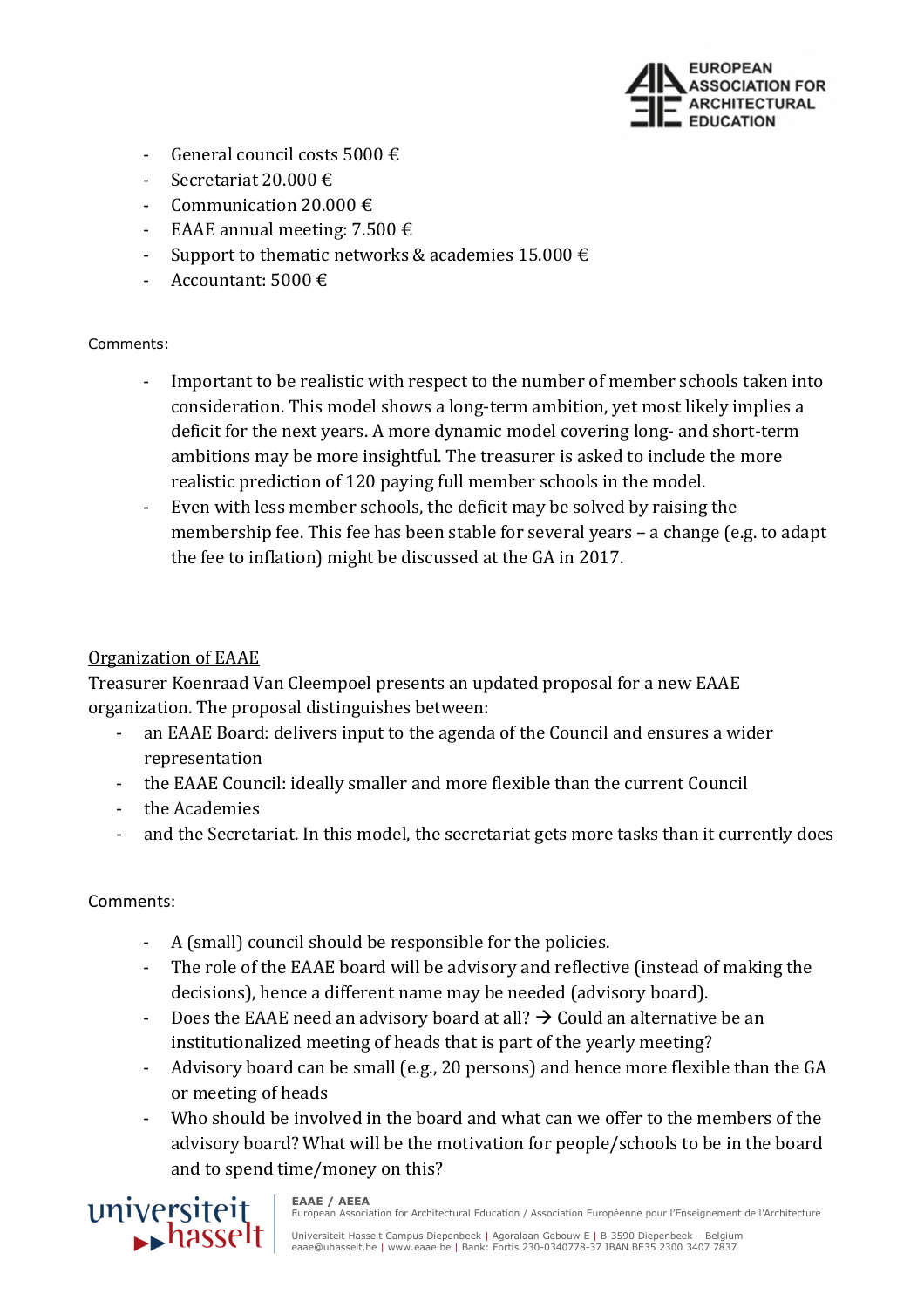

- External communication and advocacy itself should not be handled by the secretariat, yet the administration of it should.

Decision: The Council agrees to transfer certain duties to the secretariat in Hasselt. Arguments pro and con the advisory board are formulated. In case the idea of the advisory board is not accepted it might be a good idea to re-establish a meeting of heads.

#### Secretariat

The Council agrees that the secretariat needs to be strengthened. One point of action is to transfer the responsibility for communication from Valencia to the secretariat in Hasselt (by January 2017). The Council stresses that it is important, however, that Hasselt University has the capacity to actually handle the communication. Emma Boelen, who joined the Council meeting, could play a role in this.

Two needs underlie the proposition to strengthen the secretariat:

- Necessity for content-management and a more agile communication strategy.
- Need for continuity.

Possible tasks of the secretariat:

- daily running
- membership
- treasury
- preparation of GA
- archive
- communication
- advocacy

#### Comments:

- If the academies are two main pillars of the EAAE, they might also need support from the secretariat.
- The secretariat could play a role in the organization of the yearly conference.
- One person in the secretariat should be the main contact and delegate the work.

Decision: Web-site management is transferred to Hasselt and the secretariat by 1.1.2017. A note about the proposed changes will be presented to the Council before the GA and at the GA.

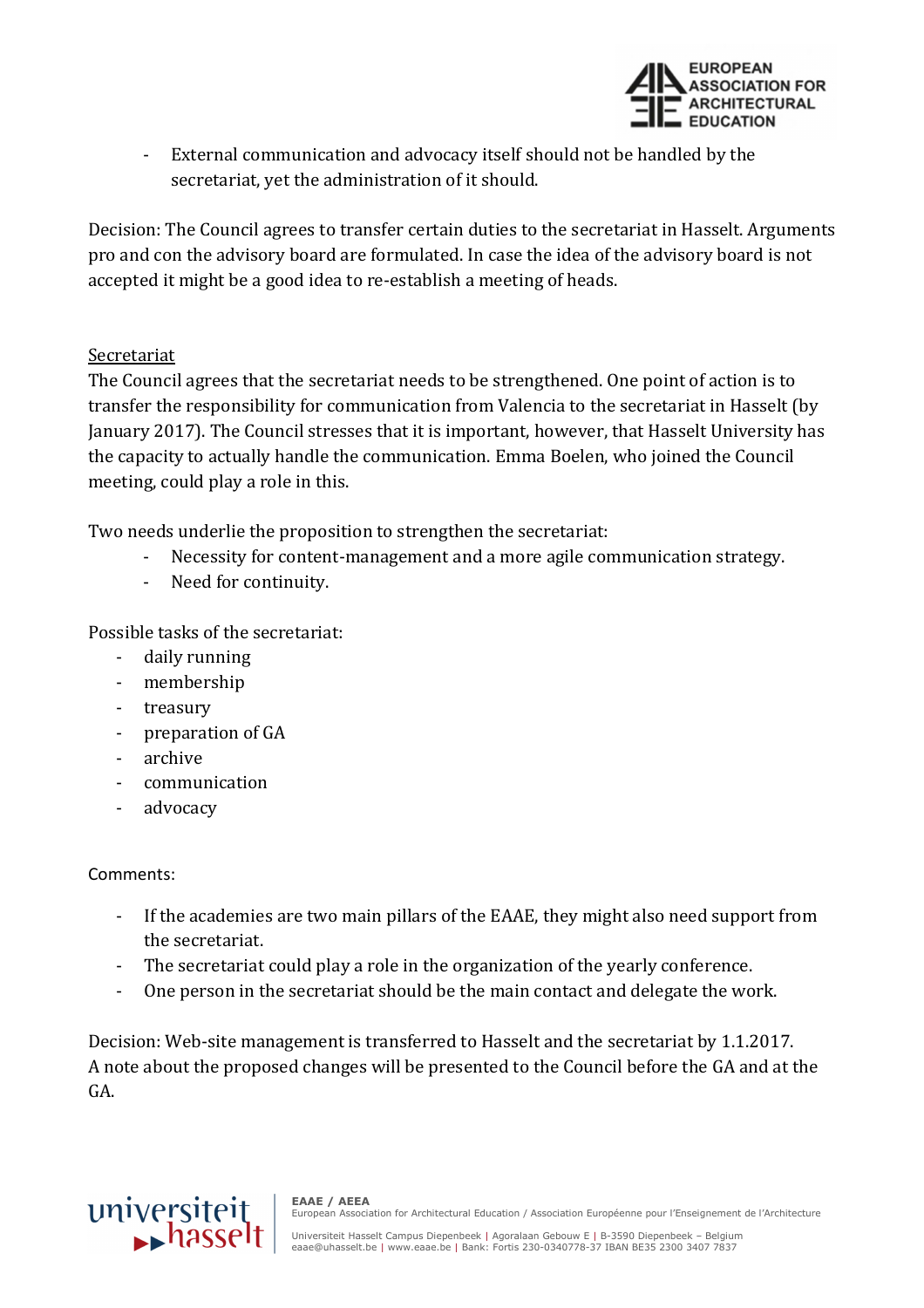

## **4. Bordeaux 2017 (Presentation by Martin Chénot)**

Martin Chénot formally presents the candidacy of the School of Bordeaux to host the EAAE conference in 2017. All French schools support this candidacy. The presentation is attached to the minutes.

Possible topics/themes:

- Celebration of 40<sup>th</sup> anniversary of the EAAE.
- Make connection to Bordeaux (UNESCO heritage, contemporary urban projects and development, cultural landscapes,…)
- AGORA biennale (late in September)
- Theme? European schools of architecture facing global changes: world problems/local resources (what are the battle fronts in/for schools of architecture?)
- International context: inviting south developing countries/Africa?

Comments:

- The first European law on architecture started in France 40 years ago.
- The Council will need to create a programme around the anniversary. The proposed topics are very interesting – finding a focus and format will be the next challenge.
- Both the upcoming Delft conference and the current EAAE/ARCC conference in Lisbon have very clear topics. Possibilities for Bordeaux could be 'Heritage' or 'Europe in a global city'.

Action: Martin Chénot will be invited to the first Council meeting after the Delft conference.

## **5. Website/communication**

Ivan Cabrera has put great effort in building and maintaining the EAAE website. He has met with Dalibor Hlavácek in Valencia in May 2016 to discuss a strategy for the web and communication.

The following propositions are presented:

- Migration from communication/website from Valencia to Hasselt Transition period: initiate transfer after Delft  $\rightarrow$  From January 2017 on, Hasselt University could be fully responsible.
- **Newsletter** A 5th issue has been released. Members respond to it positively.

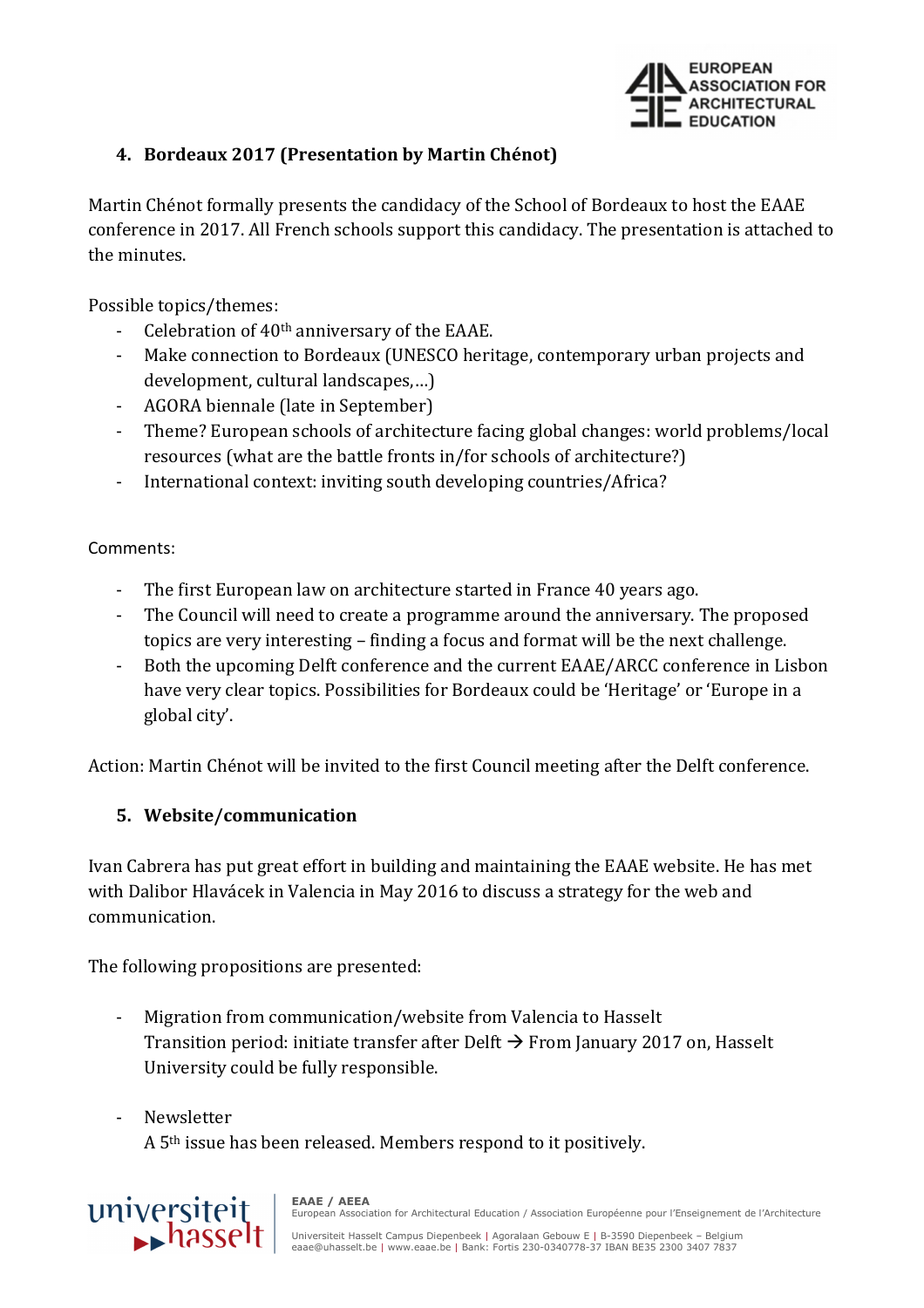

**Website** 

The website needs an update (both in terms of content and layout). Dalibor prepared a proposal and suggested timeline.

Dalibor Hlavácek presents a brief overview of possible improvements to the website. His presentation is attached to the minutes.

#### Comments:

- Ivan Cabrera stresses that it is a serious investment, both in terms of money and in terms of time, to continue with this proposal. Hence, the Council needs to be sure that it is worth the effort.
- Inge Lens and Emma Boelen add that the secretariat experiences, among others, problems with the database and communication of invoices that could be solved if the renewed website could serve as a communication portal which, for instance, also contains the members database. Inge Lens stresses the importance of involving the secretariat in the design process of the new web portal to ensure that it maximally fits the needs of both the member schools and the EAAE itself (through an efficient functioning of the secretariat).
- Re-establishment of the EAAE guide should be a point of attention.
- Graphics are important  $\rightarrow$  proposition to be presented at the GA
- Website is/should be a mirror of the organization: The EAAE need to produce content and needs a clear communication strategy.

Decision: The proposed changes require budget that was not approved at the GA in Milano. Nevertheless, the Council feels that the matter is too urgent to delay the process until the GA in Delft. Unless otherwise decided during the Council meeting on the 17th of June, the Council decides that Dalibor may start the process of development. The secretariat will help in the process.

Council meeting Lisbon (Friday 17.06.16)

**Present**: Karl Otto Ellefsen (President), Adalberto Del Bo (Vice President), Koenraad Van Cleempoel (Treasurer), Ivan Cabrera i Fausto, Nur Çağlar, Manuel Couceiro da Costa, , Johan Verbeke, Gunnar Parelius, , Johan De Walsche,

**Excused**: Sally Stewart, Dalibor Hlavácek, Inge Lens (secretary), Emma Boelen (secretary).



**EAAE / AEEA** European Association for Architectural Education / Association Européenne pour l'Enseignement de l'Architecture

Universiteit Hasselt Campus Diepenbeek | Agoralaan Gebouw E | B-3590 Diepenbeek – Belgium<br>eaae@uhasselt.be | www.eaae.be | Bank: Fortis 230-0340778-37 IBAN BE35 2300 3407 7837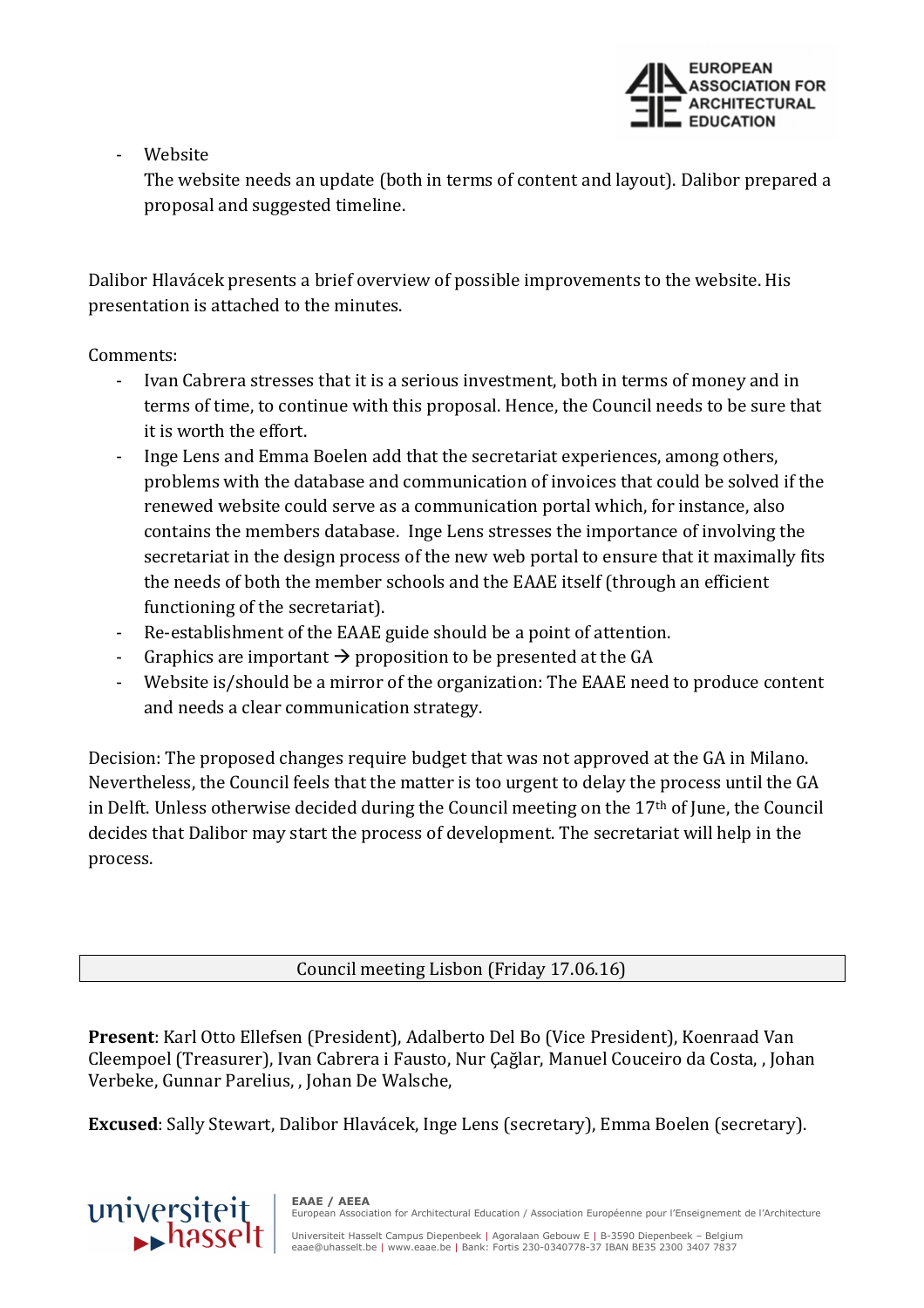

Minutes by Nur Çağlar

### **6. Education Academy**

Johan de Walsche informed about the work in the Education Academy. Presentation is attached to the minutes.

The "Basecamp" for exchanging information is not functioning optimally. The EA has started the work on a charter.

The building of the EA follows a three year plan and is starting with workshops and conferences with small groups. BA/MA students should be involved in the activities and events.

EAcademy is by now integrated in the EAAE Website.

The group will meet in Delft in the coming conference. The expected date for a miniconference in Amsterdam is end February 2017. EA will be part of the planning of the ACE/EAAE conference on the relationship between the profession and the schools in the first week of May 2017 – probably in Rome. Luciano Lazzari – the president of ACE – is heading the preparations for the conference.

# **7. The Lisbon Conference - EAAE/ARCC relations**

Thanks to Manuel and Felipa for the success of the 2016 conference in Lisbon. The Council is impressed also with the world-wide attendance. It is interesting that so many Americans are attending with papers and the EAAE will try to push for a strong European attendance at the 2018 conference.

Decision: The EAAE will continue further collaboration with ARCC. Next conference in 2018 will be a global conference and will be held in the USA. The location is to be decided.

## **8. Delft 2016**

Susanne Komossa introduces he website of eaae2016delft and gives information about the program and speakers of the conference.

Schools are asked to provide the conference with the profile of their faculty and students. A template is attached to the website and a poster will (automatically) be produced according to the given information. Posters will be exhibited during the conference.

Former presidents of the EAAE will be invited and will not pay the conference fee. Representatives of ACE, ACSA, ARCC will also be invited and will not pay the conference fee. The conference will cover hotel expenses but not travel costs.

Prof. Laura Lee sent a letter to president Karl Otto with cc to Nur. She asks to deliver the keynote entitled "The Future of Architecture Education in the USA and Europe". Laura is currently consulting to a new school of architecture in Bologna, together with the well-known



**EAAE / AEEA** European Association for Architectural Education / Association Européenne pour l'Enseignement de l'Architecture

Universiteit Hasselt Campus Diepenbeek | Agoralaan Gebouw E | B-3590 Diepenbeek – Belgium<br>eaae@uhasselt.be | www.eaae.be | Bank: Fortis 230-0340778-37 IBAN BE35 2300 3407 7837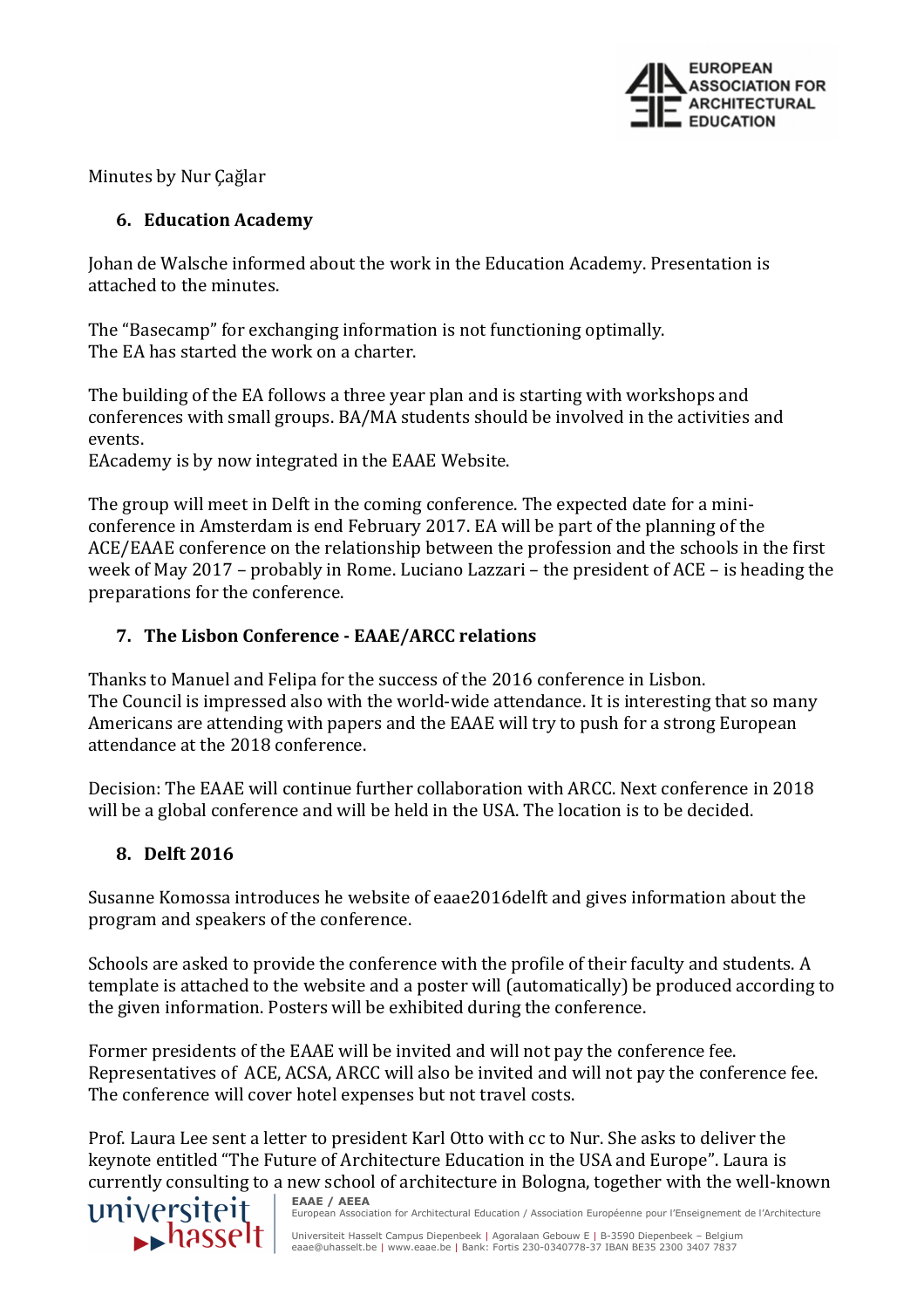

Italian architect Mario Cucinella. She believes that the model they have created is quite visionary as it combines education, research and practice in a professional setting. Erasmus+ Wicked Problems meeting is in Delft on August 30th,Tuesday, from 13h00 to 17h00 with a dinner afterwards. The agenda should be worked out thoroughly before the meeting and should be open for everyone.

## **9. Web-Decisions**

In the meeting the 15th of June the Council made the following decision: *"The proposed changes require budget that was not approved at the GA in Milano. Nevertheless, the Council feels that the matter is too urgent to delay the process until the GA in Delft. Unless otherwise decided during the Council meeting on the 17th of June, the Council decides that Dalibor may start the process of development. The secretariat will help in the process."* 

Decision: The Council sees no reason to go back on the decision made in the meeting on the 15th. Dalibor starts the work in Prague and will be provided with a budget of 15.000 Euro for the project.

- The Council underlines that eventual changes in budget must be discussed in the Council.
- The new website should satisfy the needs of EAAE Secretariat and the secretariat in Hasselt should be brought into the planning process.

## **10.Catalogue of schools**

The EAAE guide of schools must be revised and this is seen as a part of the revision of the web. Dalibor will, together with the secretariat and the president, develop a revised structure for the guide.

## **11. "Inspirelli"**

President Karl Otto Ellefsen gives brief information about the Inspirelli Awards Project for young architects and designers. The project is privately initiated and contested by some of our members. The Council decided not to involve the EAAE in the project.

#### **12.ACE/EAAE conference Education/Profession 13.**

ACE is planning a conference on the relationship between the profession and the schools in the first week of May in Rome. The EAAE supports the event and asks our members and especially the Academy of Education, to integrate the event in their plans. Attending is highly recommended.

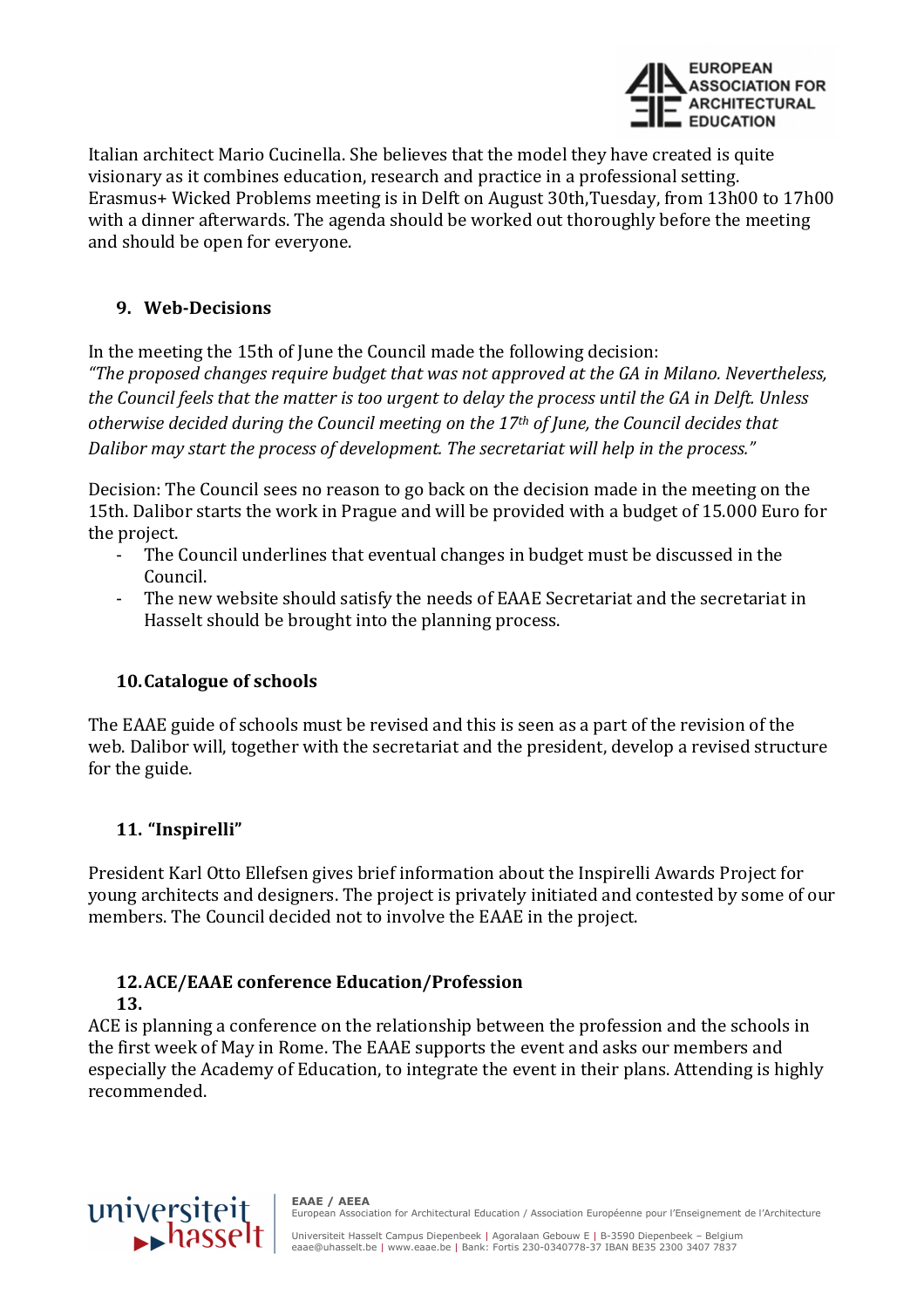

#### **14.European Medal**

The Student prize "European Medal" was a success in 2015.

"European Architectural Medal for the Best Diploma Project." gives 4 different prizes and the competition is organized by:

- "Ion Mincu" University of Architecture and Urbanism, Bucharest (UAUIM)

- European Association for Architectural Education (EAAE)
- Architects' Council of Europe (ACE)

EAAE has been invited to a meeting with EU Culture in Brussels (16th of June 2016) where ACE took part and The Mies foundation attended some discussions at the meeting. The Mies Foundation has initiated a prize for young talent that is very comparable to the European Medal:

The Mies van der Rohe Foundation gives biannually a European Union Prize for Contemporary Architecture. At each two yearly edition the jury selects two works. One that receives the European Union Prize for Contemporary Architecture in recognition of conceptual, technical and constructional qualities and the other that receives the emerging architect special mention. The jury also selects a set of finalist works to be included in both the award catalogue and exhibition. The prize for young talent is given the first time in 2016.

Anna Ramos is appointed as the new director of the Mies van der Rohe Foundation. She plans to develop a range of actions to make the general public more familiar with the Mies Award and this year the award ceremony and exhibition will take place at the Venice Biennale on August 28th 2016.

The European Medal is organized and will proceed according to plans in 2016. From 2018 there are different alternatives:

- The European Medal merges with the prize for young talent
- The prizes alternate and are given biannually

**EAAE / AEEA**

- We proceed with two parallel prizes.

Both Ion Mincu university and ACE are involved in the discussion together with EAAE. The president will discuss the matter with the leadership of Ion Mincu at the Diploma Sessions in Bucharest in July this year.

## **15.Policy document**

As being the representative organization of architectural education at European level, EAAE needs a clear policy documents. Advancing the architectural education standards is essential. Policy documents are also needed in support to launch a charter/manifesto. It is necessary to establish and constitute a coherent position. The president will start the work on a policy document to be presented (first draft) at the GA in Delft.

# **16.Research Academy (RA)**

Johan Verbeke reports on the RA.